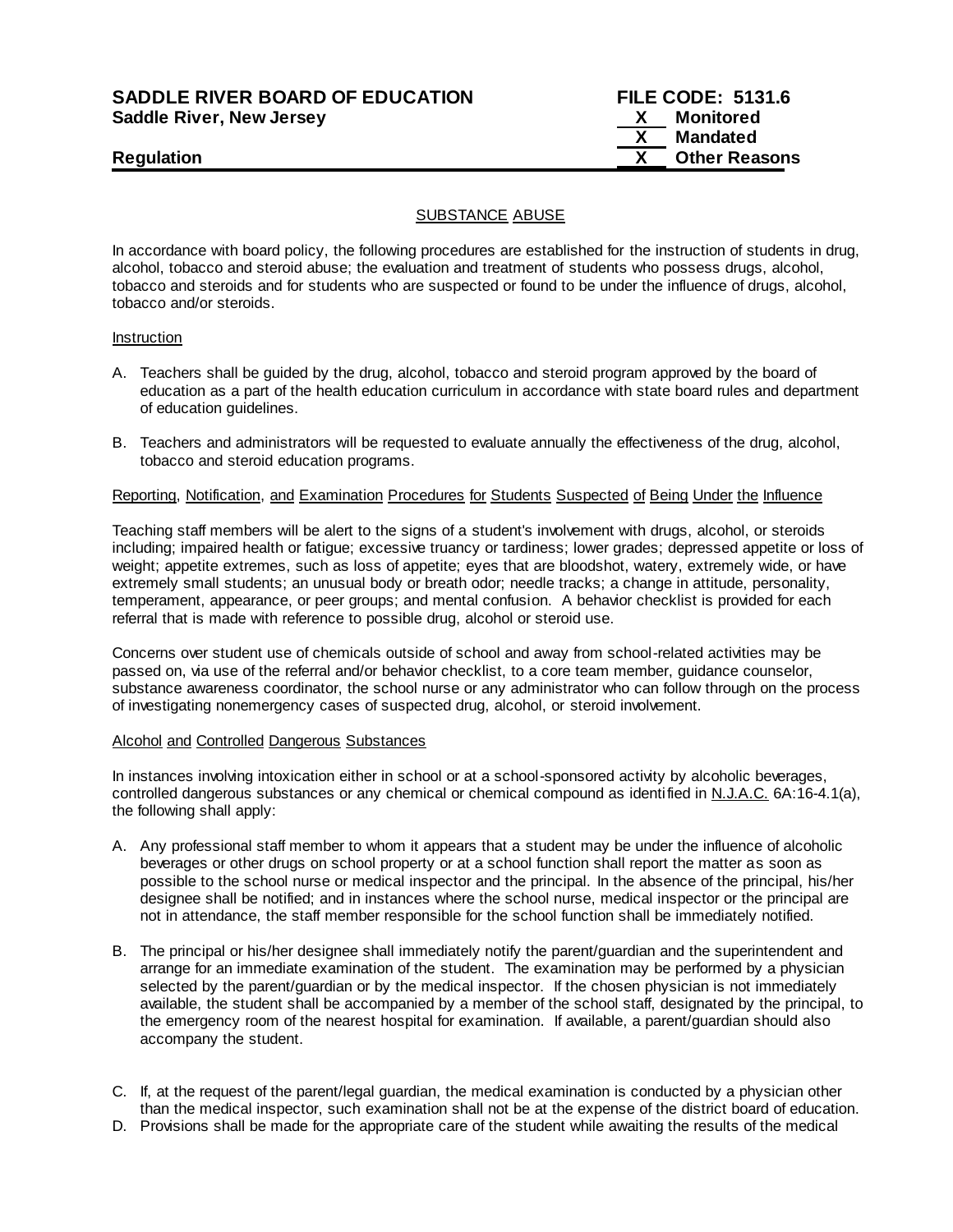examination.

- E. A written report of the medical examination shall be furnished to the parent/guardian of the student, the principal and the superintendent by the examining physician within 24 hours.
- F. If the written report of the medical examination is not submitted to the parent/guardian, principal and superintendent within 24 hours, the student shall be allowed to return to school until such time as a positive diagnosis of alcohol or other drug use is received.
- G. If there is a positive diagnosis from the medical examination indicating that the student is under the influence of alcoholic beverages or other drugs, the student shall be returned to the care of a parent/guardian as soon as possible. Attendance at school shall not resume until a written report has been submitted to the parent/guardian of the student, the principal and superintendent from a physician who has examined the student to diagnose alcohol or other drug use. The report shall certify that substance abuse no longer interferes with the student's physical and mental ability to perform in school. In addition, the staff member shall complete the violence, vandalism and substance abuse incident report.
- H. A student will be disciplined in accordance with guidelines outlined in the discipline procedure manual when involved in drug-related activities while in school or involved in a school-sponsored activity.
- I. The student and parent/guardian will be advised by the SAC of available counseling and support services in the community which are approved by the county LACADA or the state department of health. Individual referrals will be made as appropriate.
- J. The board of education shall provide for in-house assessment of student drug and alcohol concerns, as well as instruction, counseling, and related services for that student and/or family members. These counseling interventions will be offered by the substance awareness coordinator and/or core team members who are trained in drug and alcohol prevention, intervention, and after-care procedures.
- K. While the student is at home because of disciplinary and/or medical reasons, the child study team will intervene to determine the student's eligibility for home instruction, develop an IEP, and provide additional assessment if needed. The child study team will assess the student's eligibility and need for special education and/or related services.
- L. The core team, substance awareness coordinator, crisis counselor, or other staff member assigned to monitor the student's stability, progress, and possible re-entry into the daily school routine shall be responsible to keep all appropriate school personnel informed of the status of the student referral. Staff should work in close cooperation with the student's parents/guardians in an effort to fully support the student.

## Anabolic Steroids

In instances involving anabolic steroids:

- A. Whenever any teaching staff member, school nurse or other educational personnel of any public school shall have reason to believe that a student has used or may be using anabolic steroids, that teaching staff member, school nurse or other educational personnel shall report the matter as soon as possible to the school nurse or medical inspector, as the case may be, or to a substance awareness coordinator, and to the principal or, in his or her absence, to his or her designee.
- B. The principal or his/her designee, shall immediately notify the parent/guardian and the superintendent of schools, if there be one, or the administrative principal and shall arrange for an examination of the student by a doctor selected by the parent/guardian or by the medical inspector. The student shall be examined as soon as possible for the purpose of diagnosing whether or not the student has been using anabolic steroids.
- C. A written report of that examination shall be furnished by the examining physician to the parent/ guardian of the student and to the superintendent of schools or administrative principal.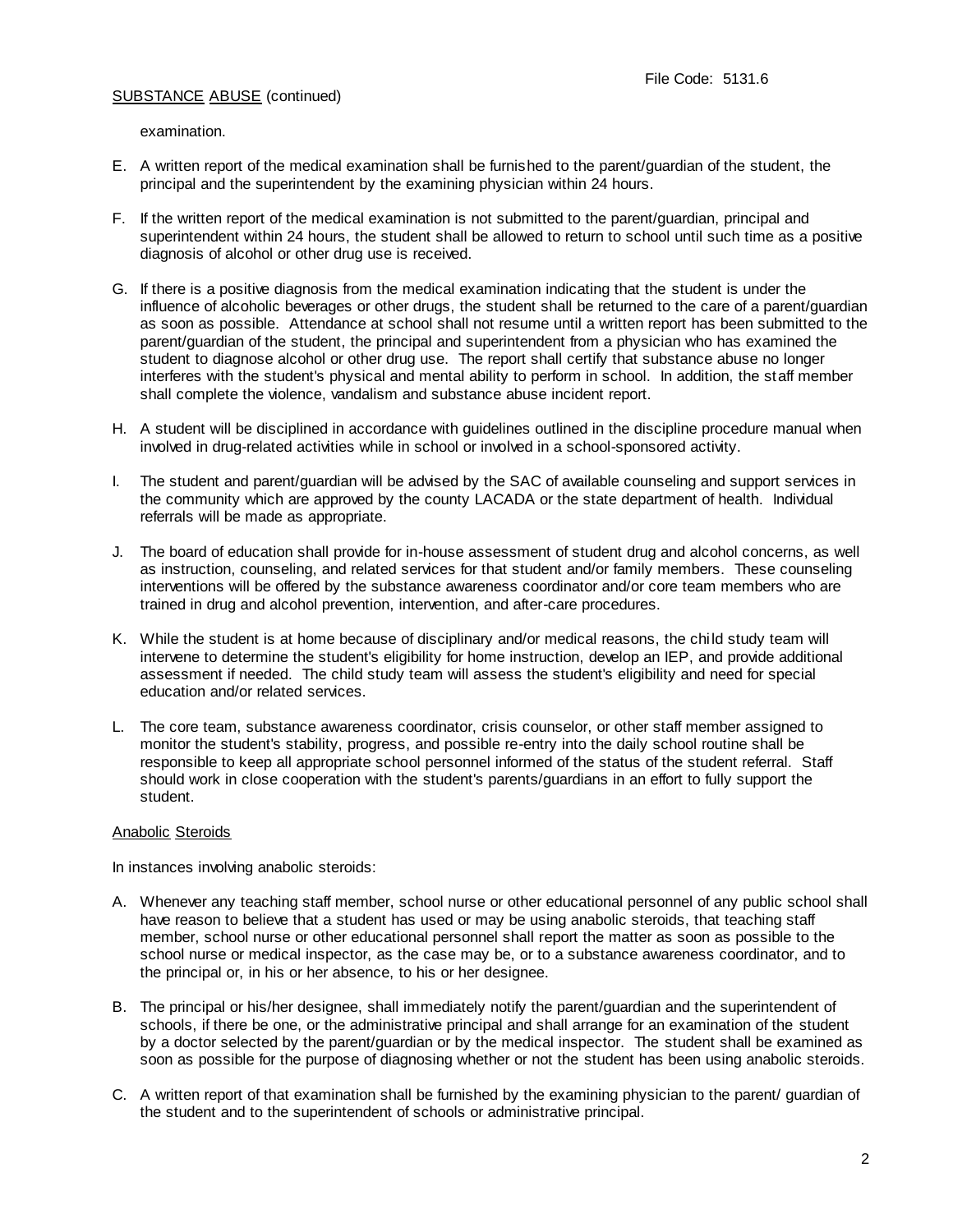- D. If it is determined that the student has been using anabolic steroids, the student shall be interviewed by a substance awareness coordinator or another appropriately trained teaching staff member for the purpose of determining the extent of the student's involvement with these substances and possible need for treatment. In order to make this determination, the coordinator or other teaching staff member may conduct a reasonable investigation which may include interviews with the student's teachers and parents/guardians. The coordinator or other teaching staff member may also consult with such experts in the field of substance abuse as may be necessary and appropriate.
- E. If it is determined that the student's involvement with and use of these substances represents a danger to the student's health and well-being, the coordinator or other teaching staff member shall refer the student to an appropriate treatment program which has been approved by the Commissioner of Health.

## Implementation

- A. Transportation to a physician's office will be provided by the district, if parents/guardians are unable or unwilling to take their child to the physician's office.
- B. Service will be accessed by contacting the student support office.
- C. A minibus will be available within 30 60 minutes to transport student(s) who need medical interventions such as drug and alcohol examination, physicals for child study team placements, etc.
- D. A staff member must accompany the student being taken from school for any reason. The bus driver is responsible for transporting the student only.
- E. If the substance awareness coordinator is not available, an assistant principal shall escort the student to the physician's office for drug screening.
- F. No faculty member should transport a student in his/her own car, as coverage for damages incurred is not provided by the district.
- G. A parent/guardian notice of steps for re-entry must be given or mailed to the parents/guardians of students suspected of being "under the influence of drugs and/or alcohol" while in school.
- H. The physician will send the results of the drug screening to the substance awareness coordinator to disseminate to the administration for the implementation of board policies (drug-free school and discipline).

## Students Suspected of Possessing, Buying, Selling and/or Distributing Drugs, Alcohol, or Steroids

Whenever it shall appear that a student may be in possession, buying, selling or distributing a controlled dangerous substance, chemicals or chemical compound which releases vapor or fumes causing a condition of intoxication, inebriation, excitement, stupefaction, or dulling of the brain or nervous system, taken for purposes other than the treatment of sickness or injury as prescribed or administered by a person duly authorized by law to treat sick and injured human beings, the following procedures shall be followed:

- A. School personnel shall report the matter as soon as possible to the school principal, or in his/her absence, to his/her designee.
- B. The school principal, observing all due process procedures, shall then attempt to establish the truth of the actual possession or sale and/or distribution of drugs or alcohol.
- C. If so determined, the principal shall immediately notify the student's parent/guardian and the superintendent.
- D. The law enforcement authorities shall be notified in accordance with provisions established by N.J.A.C. 6A:16-6.1 et seq. In cases where a student has voluntarily requested assistance for a substance abuse concern, and has not been involved in distribution activities, he/she can be protected from disclosure to police if he/she agrees to participate in assessment, evaluation, treatment, counseling support services and/or after-care provided by in-house SAC and/or core team staff; referral to community treatment services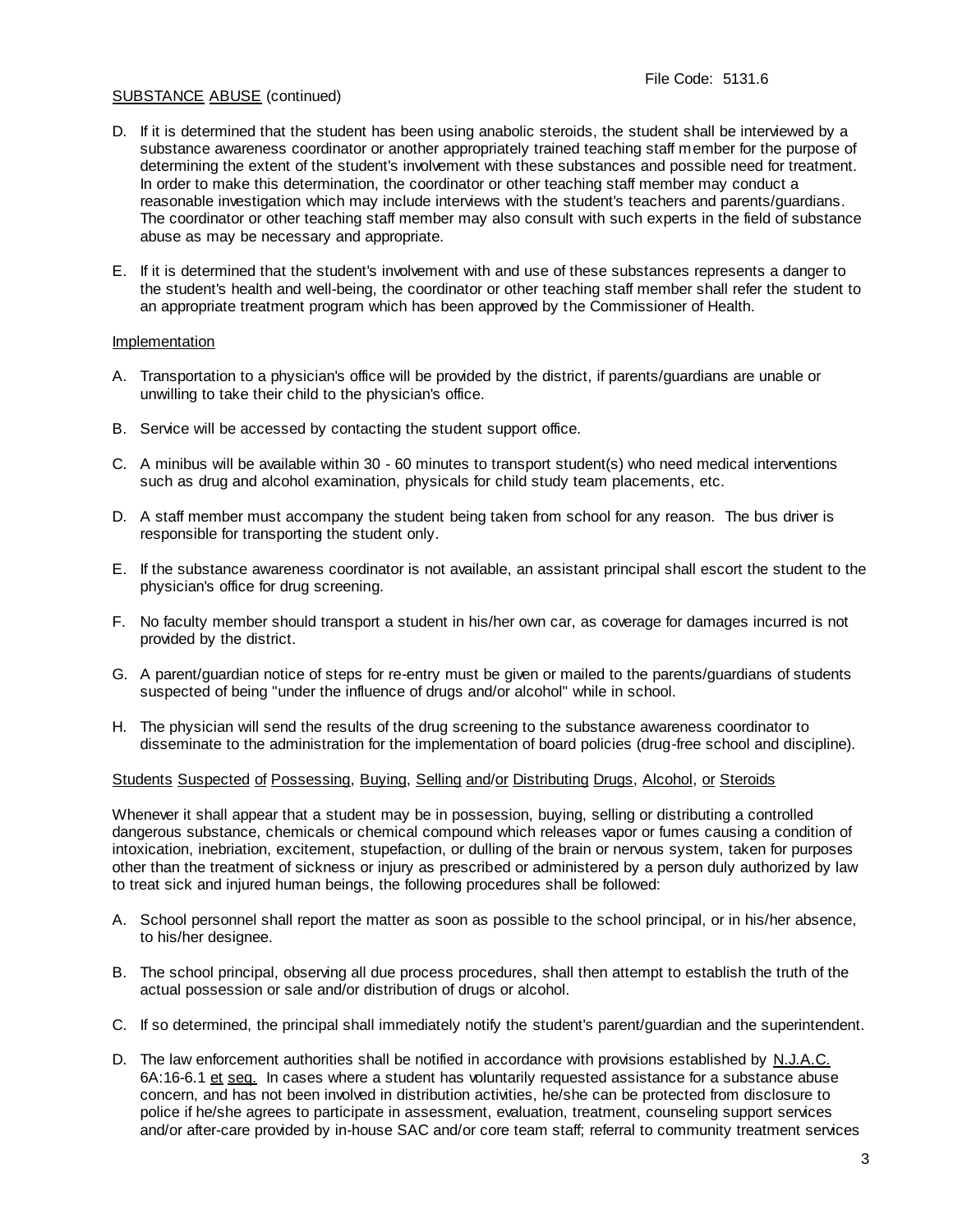may be warranted.

- E. The principal and/or superintendent of schools will initiate referral to the substance awareness coordinator, or to drug and alcohol members of the core team for purposes of documentation of all drug, alcohol, or steroid incidents. The substance awareness coordinator and/or core team will make appropriate student and family referrals to community agencies offering assistance for drug and alcohol related issues.
- F. While the student is at home because of disciplinary and/or medical reasons, a child study team may be convened to determine the student's eligibility for home instruction, develop an IEP, and provide additional assessment if needed. The child study team will assess the student's eligibility and need for special education and/or related services.
- G. The violence, vandalism and substance abuse incident report is to be completed by the principal and forwarded to the superintendent of schools.

## Recordkeeping Regarding Self-disclosure vs. Discovery of Student Substance Abuse Concerns

- A. In all cases involving drugs, alcohol, or steroids, voluntary student disclosures will be kept confidential and exchange of information will be kept between student, substance awareness coordinator, and core team, and the student support program director. Records will be confidential and kept separate and apart from general student files. These files will be kept locked. Feedback to referral sources will be limited to status of student progress only.
- B. Disciplinary referrals, or cases which involve discovery of student chemical use by students, teachers, administrators, and other staff persons, will be recorded in student disciplinary files. Only the content of student disclosures made thereafter to a substance awareness coordinator or core team member will be kept as a part of the confidential substance awareness treatment program records. It must be noted that even under the strictest of confidentiality laws, a counselor is required to report a student whom they believe to:
	- 1. Be suicidal;
	- 2. Be assaultive (murder, rape, armed robbery intent);
	- 3. Have been abused;
	- 4. Be under the influence of drugs;
	- 5. Be in need of emergency medical treatment.

### Transporting Students for District-required Assessments

Those identified as drug and/or alcohol and/or steroid dependent will be referred to a community agency and required to complete a treatment program appropriate to their needs. We will make every effort to provide assessment, intervention and referral, including transportation to and from testing, if necessary, to ensure a thorough and comprehensive response to our students' addiction concerns.

### Prohibition of Smoking by Students

Students are not permitted to smoke at any time in school buildings, or anywhere within school boundaries, or on school buses, or when on a school-sponsored trip or activity off school premises. Students are not to carry cigarettes or other smoking materials such as tobacco, pipes or cigarette rolling papers while on school property.

### Penalties for Involvement with Drugs, Alcohol, Steroids and/or Tobacco as Per Previously Adopted Policy

All students should be aware that school authorities will take all reasonable steps to prevent the possession and use of drugs, alcohol, steroids, or tobacco on school property and to apprehend those who possess, use, or distribute drugs, alcohol, steroids, or tobacco.

These steps will include: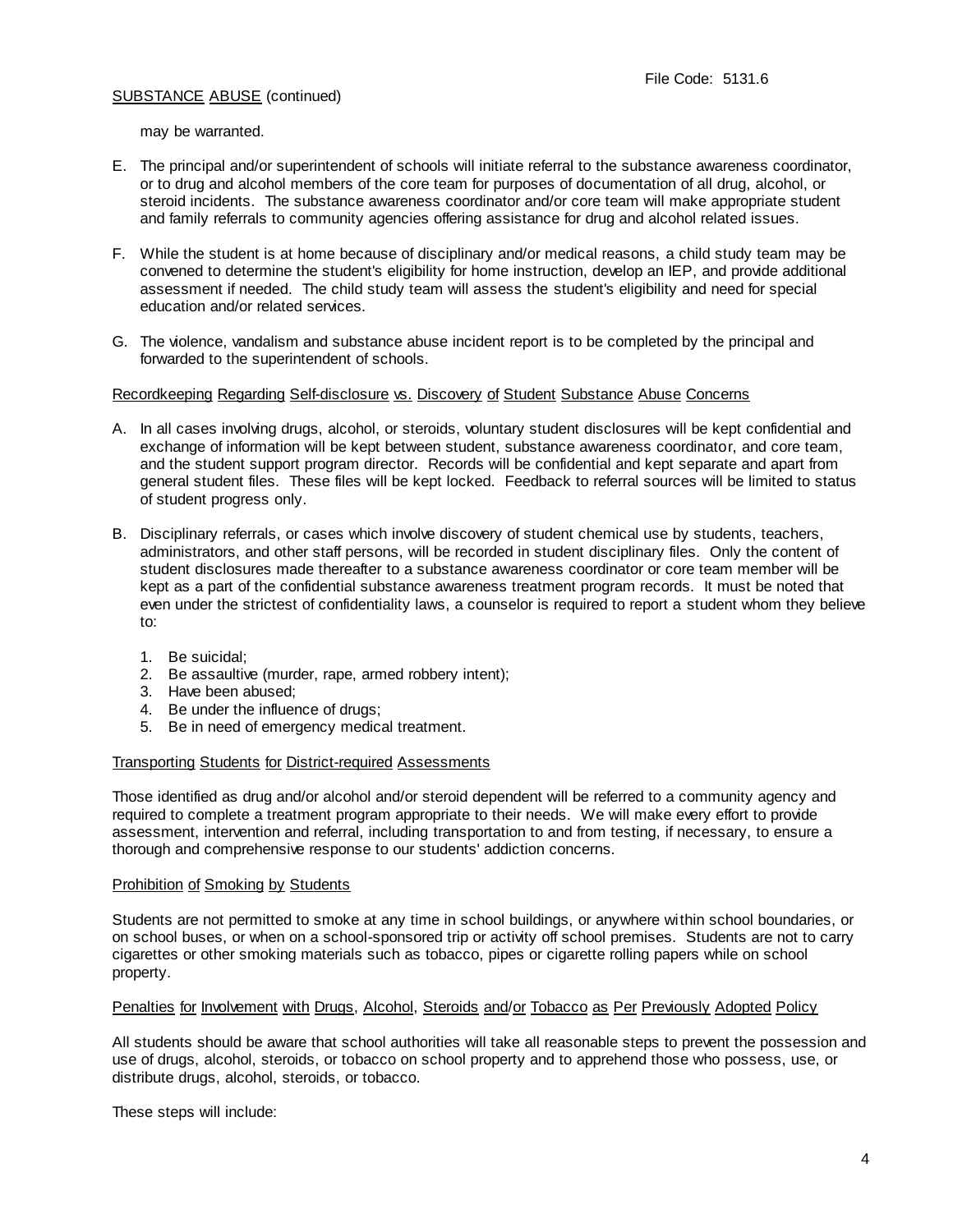- A. Locker and desk searches when there is reason to believe that inspection is warranted;
- B. Required urine screening and/or blood test to determine presence of alcohol and other drugs, when observations of student behavioral indicators suggest the possibility of intoxication.

# Offense Penalty

1. Possession of drug paraphernalia, First offense not containing any controlled a. Parents/guardians notified<br>dangerous substance otherwise b. Referral to SAC for assess identified in N.J.A.C. 6A:16-4.1(a) recommended action plan

- 2. Possession of alcohol, drugs, steroids, First offense or substances identified in N.J.A.C. 6A: a. Parents/guardians notified 16-4.1(a) b. Ten-day suspension
- 3. Under the influence of alcohol, drugs, First offense steroids or substance identified in and a. Parents/guardians notified

- 4. Distribution, transferring, or selling controlled First offense dangerous substance or possession of a. Parents/guardians notified amount large enough to indicate possible b. Minimum 10-day suspension pending<br>intent to distribute, transfer or sell expulsion hearing before board of
- 5. Conviction for violation of the drug abuse First offense law committed off school property a. Parents/guardians notified

- 
- b. Referral to SAC for assessment and
- c. Possible referral to core team

# Second offense

Two-day suspension plus all of the above

Third offense External suspension plus b. and c.

- 
- 
- \*c. Police informed and appropriate action taken

Second offense All of the above plus an expulsion hearing before the board

- 
- N.J.A.C. 6A:16-4.1(a) b. Immediate medical examination including urinalysis and/or blood test to verify use and determine extent of use
	- c. Ten-day suspension upon verification of positive diagnosis of alcohol, drug, or steroid use
	- d. Medical statement substantiating student's state of well being is required before re-entry after positive diagnosis of chemical use. (Possible urinalysis with negative result may be required upon return to school.)
	- e. Student and parent/guardian referral to SAC for treatment, after-care, and re-entry plan

## Second offense

All of the above plus an expulsion hearing before the board

- 
- expulsion hearing before board of education
- c. Police informed and appropriate action taken